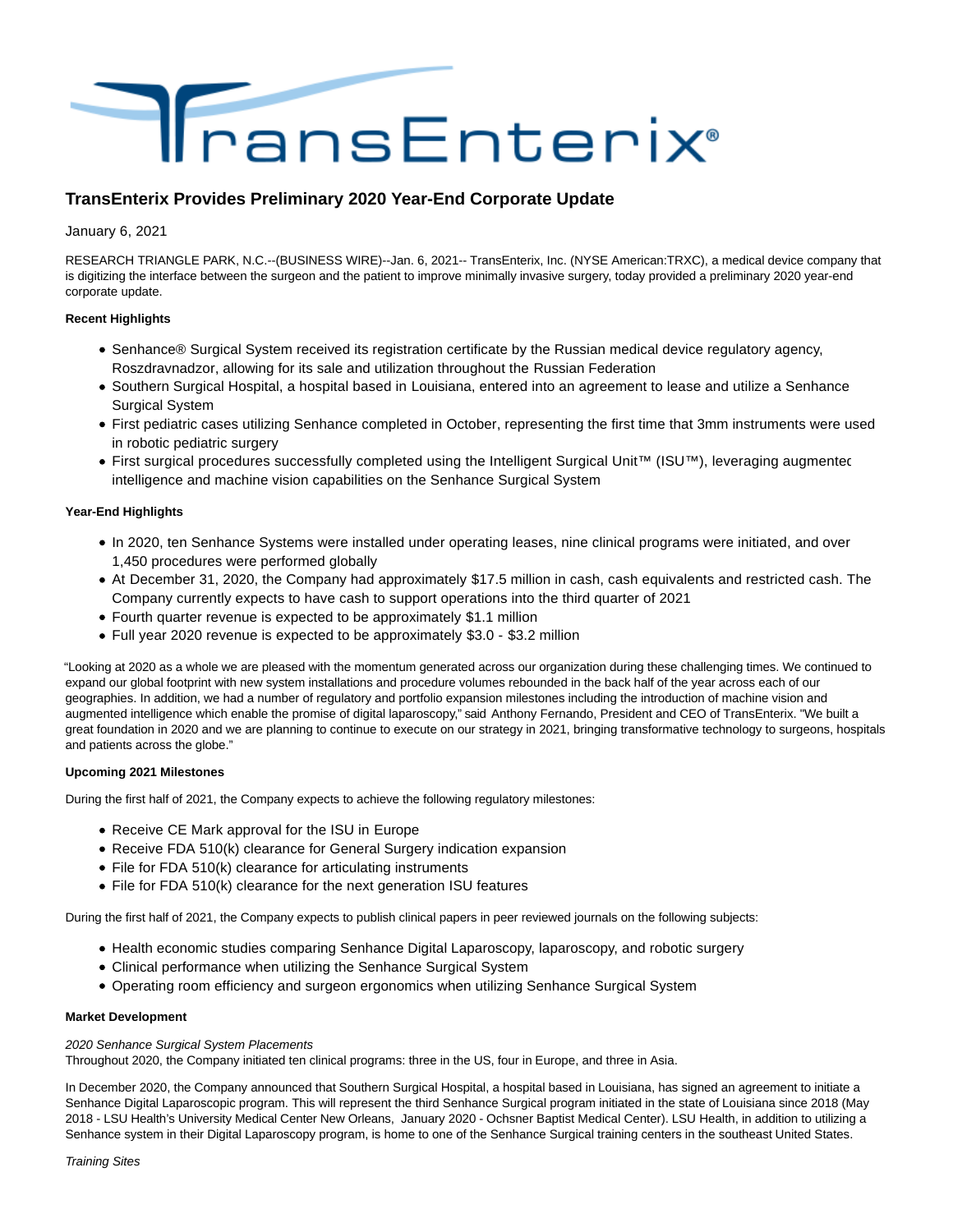In the third quarter, the Company established the first training center for the Senhance Surgical System in the Asia-Pacific region in Japan at the Saitama Medical University International Medical Center in the Greater Tokyo Area. The Asia-Pacific region has been a major contributor of new system placements and surgical cases utilizing the Senhance Surgical System and the Asia-Pacific laparoscopy device market is expected to grow from \$1.26 billion in 2019 to \$1.87 billion by 2024, according to Market Data Forecast, Inc. The training center is expected to drive increased utilization of our eight system installations in the Asia-Pacific region and encourage further adoption of our technology in additional hospitals.

#### Procedure Volumes

In 2020, surgeons performed over 1,450 procedures utilizing the Senhance Surgical System, representing a 10% decrease over the previous year, which was less than our goal as a result of the COVID-19 pandemic. These procedures included general surgery, gynecology, urology, colorectal and bariatric surgical cases.

#### Foundational Sites

As of December 31, 2020, the Company had 11 foundational sites, up from 7 at the start of 2020. Foundational sites are hospitals that are performing clinical procedures with the Senhance Surgical System at an annualized rate of greater than 100 procedures per year.

#### **Clinical Validation**

During 2020, there were 15 peer-reviewed clinical papers published providing further support of the clinical utility of the Senhance Surgical System across gynecology, general surgery, urology and colorectal procedures demonstrating the utility breadth and the complexity of procedures being performed.

# **Portfolio Expansion**

# Intelligent Surgical Unit™(ISU™)

The Company received 510(k) clearance for the ISU that enables machine vision capabilities on the Senhance Surgical System. On September 23, 2020, the Company announced the first surgical procedures successfully completed using the ISU.

#### Pediatric Indication

The Company received CE Mark approval for an expanded indication to treat pediatric patients. During the fourth quarter of 2020, the Company announced the first pediatric surgical cases with Senhance Surgical System at Maastricht University Medical Center+ in the Netherlands.

#### General Surgery Indication

The Company submitted an application for 510(k) approval for an expanded General Surgery indication for use for the Senhance Surgical System to the FDA.

#### Russian Regulatory Approval

During the fourth quarter of 2020, the Company received approval for the Senhance Surgical System in the Russian Federation allowing for its sale and utilization throughout the Russian Federation. We believe that the Russian robotic surgery market is underserved and provides an opportunity to grow Senhance Surgical System placements and sales.

#### **Fourth Quarter and Full Year 2020 Revenue**

During the quarter ended December 31, 2020, the Company expects preliminary unaudited revenue of approximately \$1.1 million. For the full year, preliminary unaudited 2020 revenue is expected to be approximately \$3.0 - \$3.2 million, representing revenues from Senhance Surgical System leasing and related revenues from instruments, accessories and services.

#### **Balance Sheet**

As of December 31, 2020, the Company had preliminary unaudited cash, cash equivalents and restricted cash of approximately \$17.5 million, and there were approximately 116.2 million shares of common stock outstanding.

On October 9, 2020, the Company filed a prospectus supplement, relating to an "at the market" offering (ATM Offering) of up to an aggregate of \$40.0 million of shares of the Company's common stock, through Cantor Fitzgerald & Co. (Cantor), as sales agent under an existing Sales Agreement. During the quarter ended December 31, 2020, the Company raised gross proceeds of approximately \$9.3 million, and net proceeds of approximately \$9.0 million under the ATM Offering.

As a result of the restructuring completed in the first quarter of 2020, cost optimization efforts, and equity financings, together with anticipated cash received from operating activities, including cash from system sales and leases, instruments and accessories, and services, we believe that cash on hand will be sufficient to meet our anticipated cash needs into the third quarter of 2021.

# **COVID-19 Pandemic**

The COVID-19 pandemic continues to have a significant impact on the Company's operations, primarily due to the temporary cessation of elective surgical procedures in many markets, and the challenges and restrictions caused by stay-at-home orders, social distancing requirements and travel restrictions. The Company's business and customers were negatively impacted by the COVID-19 pandemic, which suspended many elective surgical procedures globally, curtailed travel and necessarily diverted the attention of hospital customers. The Company has taken steps, and continues to take further actions, to minimize the impact of the COVID-19 pandemic on its business. A variety of travel restrictions have caused delays in product installation and training activities. Since the second quarter of 2020, the Company has seen elective surgical procedures recommence in the United States, Europe and Japan, but not, to date, to the levels seen before the COVID-19 pandemic. This has significantly impacted its ability to implement its market development activities to place its Senhance Systems, provide training, and increase the use of the Senhance Systems in place. Given the dynamic nature of this health emergency, the full impact of the COVID-19 pandemic on ongoing business, results of operations and overall financial performance cannot be reasonably estimated at this time.

# **About TransEnterix**

At TransEnterix, Inc., we are digitizing the interface between the surgeon and the patient to improve minimally invasive surgery (MIS) through a new